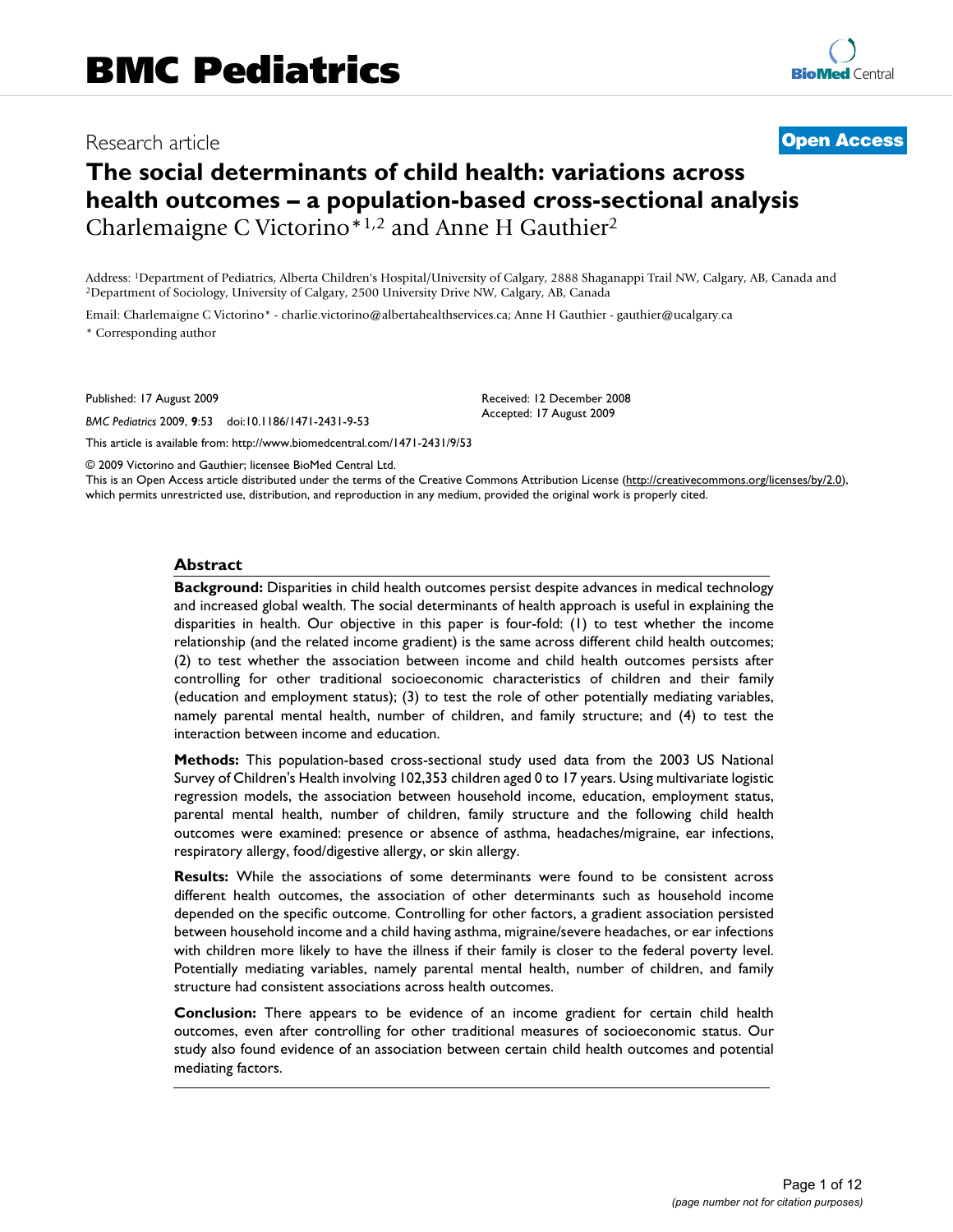# **Background**

There is almost universal agreement about the importance of children, who are often referred to as the "future of a nation" and a "nation's greatest resource" [\[1\]](#page-10-0). Indeed, October 1, 2007 was proclaimed "Child Health Day" in the United States. Despite this strong commitment to the health of children, advances in medical technology and increased global wealth, there are still concerns about poor health outcomes amongst children. Furthermore, the disparity in children's health and their determinants is greater in the United States than elsewhere [\[2\]](#page-10-1). The number of American children without health insurance (around 9 million) is also high [\[3\]](#page-10-2) compared with children from other countries. Of course, not all children do poorly on health, however some may be at greater risk than others. The challenge is to identify possible reasons for these continued health inequalities among children. While the task is not trivial, the "social determinants" model may shed some light and help guide the creation of effective health promotion strategies.

In the last 35 years, the "social determinants of health" approach has gained considerable interest as a method to help explain the existence of health inequalities among individuals and populations [\[4\]](#page-10-3). This is because while good medical care is important, there is growing recognition that it is not enough to overcome current health inequalities [\[5\]](#page-10-4).1 Non-clinical factors such as socioeconomic status, race and ethnicity, and family composition need to be considered as well.

#### *Child health and measures of socioeconomic status2*

The most frequently assessed social determinant in child health research is socioeconomic status (SES), most notably income. In general, most studies have shown that children in low-income households are more likely to experience respiratory illnesses, injuries, and other adverse health outcomes [\[6-](#page-10-5)[10\]](#page-10-6). One major explanation for the association between income and child health is that families with a high income may be able to provide their children with more goods, services and resources that can benefit their children and prevent them from experiencing adverse health outcomes [[8](#page-10-7)]. However, it is important to realize that the effect of income depends on the health outcome being investigated. For example in England, Currie et al. [\[10\]](#page-10-6) found only weak evidence of an income gradient associated with subjectively assessed general health status, and no evidence of an income gradient associated with chronic conditions except for asthma, mental illness, and skin conditions [\[10](#page-10-6)]; this is in contrast to a large US study done by Case et al. [[11](#page-10-8)] where a strong income gradient was found. The income gradient has even been found to disappear when other factors are considered such as parental stress, as an aspect of mental health

[[12](#page-10-9)], or may be dependent on the age of the child [[13,](#page-10-10)[14](#page-10-11)]. There is also a suggestion that having a high income may in fact *increase* the likelihood that a child develops allergies and asthma due to the "hygiene hypothesis" and the notion that an increase in these conditions is a result of less exposure to immune-building microorganisms and parasites in more affluent households [[15,](#page-10-12)[16](#page-10-13)].

Other dimensions of SES have also been examined, although not to the same extent as income. For example, in a US study by Schnittker [[17](#page-10-14)], and using two large nationally representative datasets, it was found that the relationship between income and health varied significantly by level of education (but the study was not specific to child health) [\[17](#page-10-14)]. In a recent US study by Herd et al. [[18](#page-10-15)], it was furthermore shown that education was a greater predictor than income of the onset of health problems, but that income was more strongly associated with the progression of health problems than education [\[18](#page-10-15)]. Similarly, the education component of SES, especially maternal education has been shown to be strongly associated with the prevalence of childhood respiratory infections [[19\]](#page-10-16). Parental unemployment has also been linked with an increased prevalence of chronic illnesses, infections, and poor nutrition, independent of the financial strain associated with unemployment [\[20](#page-10-17)[-22\]](#page-10-18).

#### *Other determinants3*

Several studies have shown differences in the prevalence of asthma [[23](#page-10-19)[,24](#page-10-20)], migraines [[25\]](#page-10-21), ear infections [\[26](#page-10-22)], and various allergies [\[23](#page-10-19)[,27](#page-10-23)] among different ethnic groups in the US. For example, Smith et al. [[27\]](#page-10-23) found that African American children were at greater risk of having asthma than Caucasian children but only among the very poor [[28](#page-10-24)].

Whether a child has two biological parents, one biological and one stepparent, a single parent, or other guardian relationship could have an influence on his or her child's health. However, previous studies have focused primarily on the association between family structure and risky behaviours among adolescents and school achievement [[29](#page-11-0),[30\]](#page-11-1). There are three main reasons while family structure may matter. First, it has been suggested that divorce results in lower household income which accounts for inequities in child well-being between children in single parent families and those in two-parent families [[31](#page-11-2)]. Second, a stepfamily may introduce a new parent who is less inclined to invest resources and support to a child. In such a family, the biological parent's own investment in his or her child may also diminish [[32,](#page-11-3)[33\]](#page-11-4). Third, there is the traditional notion that mothers are more capable of caring for children compared to fathers, so it is possible that the effect of single mother families differs compared to single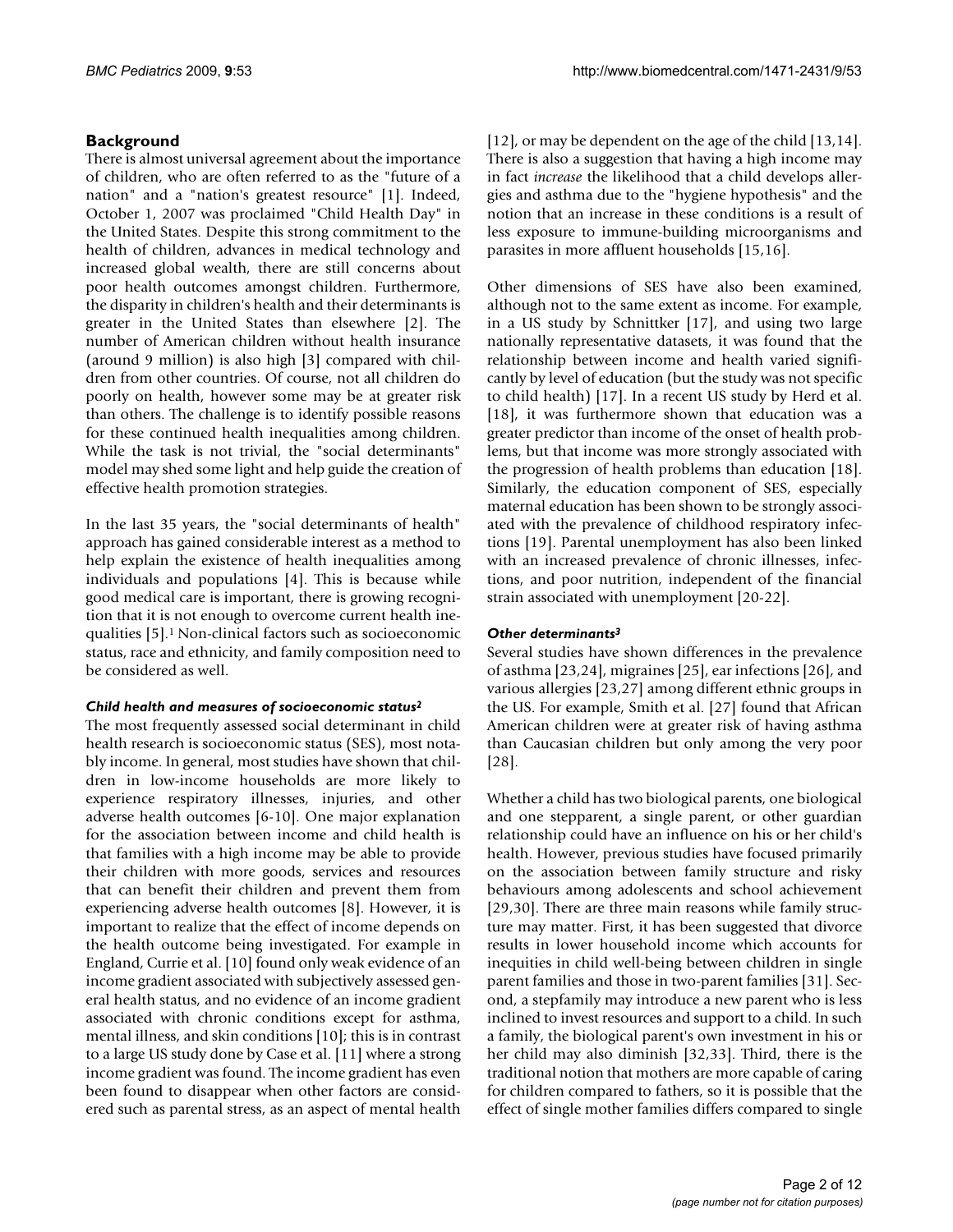father families on a child's well-being, with children living in the former family structure type having better outcomes than those living in the latter [\[34\]](#page-11-5).

As to the number of children, it has generally been found to be associated with lower levels of cognitive and educational outcomes [\[35](#page-11-6),[36\]](#page-11-7). The explanation is usually framed in terms of resource dilution by which having more children dilutes family resources (e.g., parental time and money) and should therefore result in less positive child outcomes. Similarly, poor parental mental health due to stress for example might adversely affect parenting behaviours, thus also resulting in less positive child health outcomes. A stressed parent may focus more on pressing needs such as finances, nutrition and housing, and less focus on health maintenance and disease prevention strategies for the child [[37\]](#page-11-8).

#### *Child health outcomes*

Currently, most studies have focused primarily on one or two health outcomes at a time, only one domain of health such as mental health, or only global measures of perceived health. These studies are useful and provide valuable specific information related to these outcomes. However, there is also some benefit and utility in examining the association between a consistent set of social determinants and various child health outcomes using the same set of independent variables. Every mental and physical illness has its unique clinical differences, different strategies for management, and its underlying mechanisms may account for observed differences in the effect of a specific determinant [\[38](#page-11-9)]. For example, outcomes that are influenced by behavioural or environmental factors might be expected to be more sensitive to income levels, compared to outcomes with genetic or non-modifiable causes. By looking at several key outcomes and identifying the associations with the same set of core (and often cited) determinants, one can gauge the impact of income for example, across key child outcomes. This is relevant especially from a policy perspective. If it can be shown that a social determinant is constantly associated across multiple outcomes and that the association is consistently in the same direction, it would lead to greater justification for targeting that social determinant in any health promotion campaign. On the other hand, if the results for a certain factor are mixed across key child health outcomes, the findings would suggest a more diversified approach specific to each health outcome.

A recent study using the 2003 US National Survey of Children's Health (NSCH) is a rare exception in which the authors investigated the association of eight social risk factors on child obesity, socioemotional health, dental health, and global health status [[39\]](#page-11-10). Among the social risk factors studied, Larson et al. [[39](#page-11-10)] found that low

household income and education, low maternal mental health, lack of child health insurance, and African American or Hispanic race were all associated with a greater likelihood of a child experiencing poor health outcomes. In addition, the authors of the study suggest that social risk factors have a cumulative effect on child health outcomes [[39](#page-11-10)].

## *Objective*

Our study will build on the work done by Larson et al. [[39](#page-11-10)]and add to the important debate about the relationship between income and child health. More specifically, our objective is four-fold: (1) to test whether the income relationship (and the related income gradient) is the same across different child health outcomes; (2) to test whether the association between income and child health outcomes persists after controlling for other traditional socioeconomic characteristics of children and their family (education and employment status); (3) to test the role of other potentially mediating variables, namely parental mental health, number of children, and family structure; and (4) to test the interaction between income and education. Similar to Larson et al. [\[39](#page-11-10)], we will also use the 2003 NSCH since it is currently the largest and most comprehensive survey of children's health in the United States [[40](#page-11-11)].

The health outcomes that we will consider in this study represent some of the most common conditions among children. Asthma is the leading chronic disease among children in industrialized countries [[41](#page-11-12)]; migraines are common in children, with the prevalence increasing with age from 3% for children 3 to 7 years to 23% of children age 11 to 15 [[42\]](#page-11-13); ear infection is one of the most common forms of childhood infections and the main reason for physician consultations [\[43](#page-11-14)]; and allergies are common in children, especially younger children [\[44](#page-11-15)]. These outcomes are also some of the most costly from a health economics point of view and in terms of family burden. For instance, the annual cost in the United States related to childhood asthma is \$3.2 billion [\[45](#page-11-16)] and it has been suggested that as much as 30% of parents of children with asthma are absent from work due to their child's illness [[46](#page-11-17)].

# **Methods**

## *Data Source*

This study used data from the 2003 US National Survey of Children's Health (NSCH) [\[47\]](#page-11-18). The NSCH is a telephone survey that was conducted by the US National Center for Health Statistics between January 2003 and July 2004. Using random-digit dialling, a random sample of households with children under 18 years of age was selected from all 50 states including the District of Columbia in the United States [\[48](#page-11-19)]. From each household, one child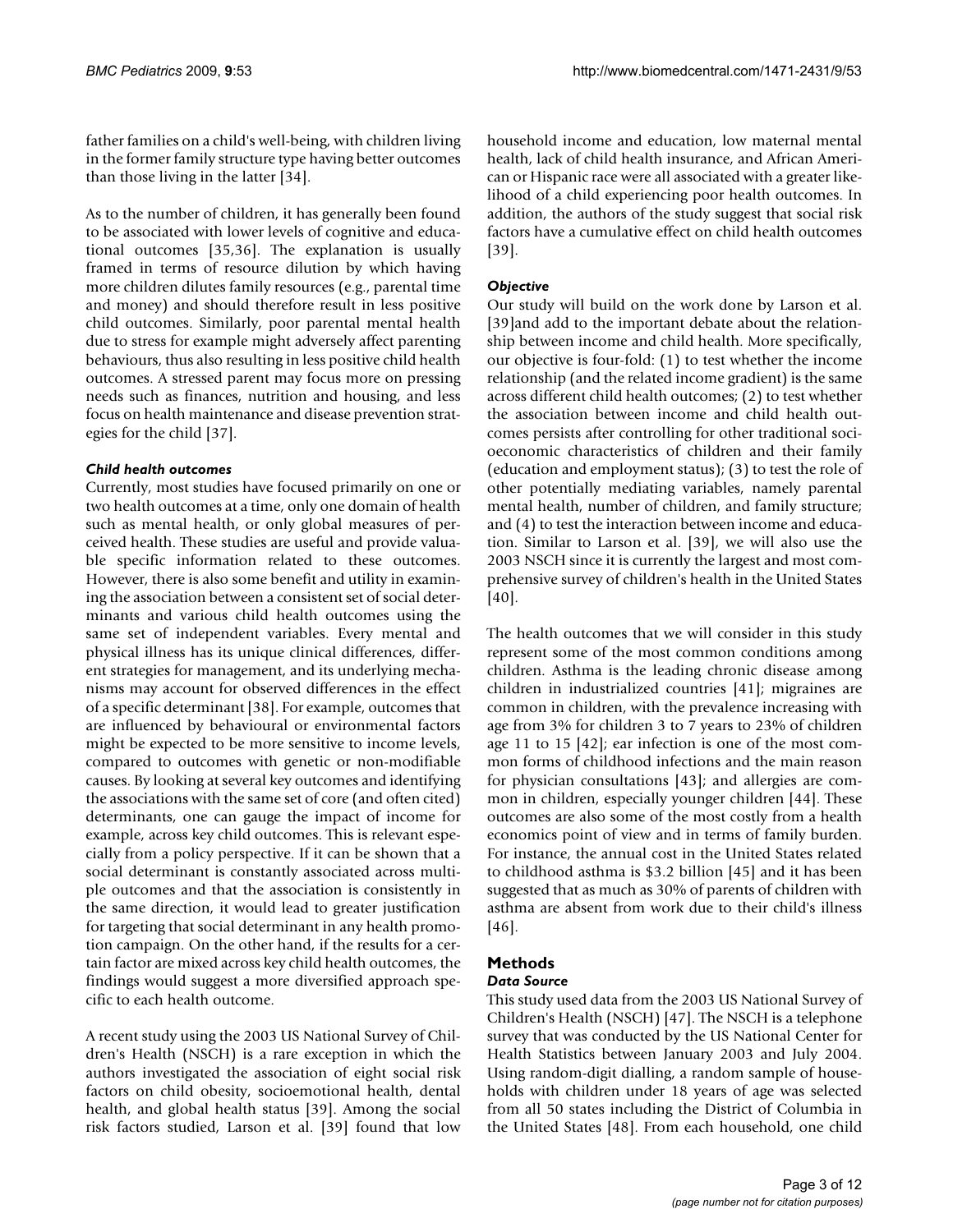was then randomly selected to be part of the survey. The parent or guardian who knew the most about the child's health and health care provided responses. The response rate for the NSCH was 55.3% and contains data for 102,353 children.

For our analysis on asthma and the three kinds of allergic outcomes, the full sample of 102,353 children was used. For our analysis on migraines/headaches and ear infections, the sample was restricted to children between the age of 3 and 17 years because these outcomes were not assessed in the survey for children younger than 3 year of age. Those between 3 and 17 years consisted of 85,389 children. Missing values on health outcomes and the various independent variables further restricted the sample used for analyses (this is further documented later in the paper). The results presented below were all weighted to provide nationally representative estimates [\[48](#page-11-19)].

#### *Dependent variables: child health outcomes*

The dependent variables in this study were the following child health outcomes: presence of asthma, headaches/ migraine, ear infections, respiratory allergy, food/digestive allergy, or skin allergy. These six outcomes were treated as dichotomous variables, coded as '1' if the condition was present or '0' if absent. The presence of asthma was based on a question asking the respondent if his or her child currently has asthma. The presence of migraines or severe headaches was based on a question asking the respondent if a health care professional had told the respondent in the past 12 months that his or her child had frequent or severe headaches, including migraines (only asked of children age 3 and above). The presence of ear infections was based on a question asking the respondent if a health care professional had told the respondent in the past 12 months that his or her child had three or more ear infections (only asked of children age 3 and above). The presence of respiratory, food/digestive, and skin allergies were based on questions asking the respondent if a health care professional had told the respondent in the past 12 months that his or her child had respectively: hay fever or any kind of respiratory allergy; any kind of food or digestive allergy; and eczema or any kind of skin allergy.

# *Independent variables*

#### *Income*

Household income was assessed based on its relation to the US Federal Poverty Level (FPL). The following five categories were considered: having a household income 0– 99% of the FPL, 100–199%, 200–299%, 300–399%, and greater than or equal to 400% (reference category).

#### *Education and employment status*

Education was based on the highest level of education attained by anyone in the household. For our analyses,

education was dichotomized as follows: anyone in the household having greater than a high school education vs. having only a high school education or less (reference category). Employment status was based on whether or not there was someone in the household who was employed in the past 50 out of 52 weeks. This 'household' employment status was dichotomized as either having someone employed in the past 50 out of 52 weeks (reference category) or not. While the education and employment variables used in this study are not ideal, they were the only measures available in the dataset.

#### *Mediating variables*

General, self-reported parent mental health, either the father or mother, was based on the following three categories: excellent mental health (reference category), very good or good, and fair or poor. Family structure was based on six categories: two-parent biological family (reference category), two-parent stepfamily, single mother only, single father only, and other. The number of children in the household was treated as a continuous variable.

#### *Control variables*

Variables that were controlled for in the analyses included: the child's sex coded as male vs. female (reference category); the age of the child treated as a continuous variable; the race of the child, either Caucasian (reference category), Hispanic, African America, and other; the presence of a household smoker or absence (reference category); if a child was covered by any health insurance (e.g., HMOs, Medicaid, S-CHIP) or not (reference category); whether a family had a personal doctor or nurse or not (reference category); and the region of residence. Having a personal doctor or nurse was based on whether the family had a health professional who knew the child well and was familiar with the child's health history. This health professional could be a general physician, a paediatrician, a specialist, a nurse, or a physician assistant. Region of residence was based on eight regions defined by the US Bureau of Economic Analysis: New England, Mideast, Great Lakes, Plains, Southeast, Southwest, Rocky Mountain, Far West [[49\]](#page-11-20). These regions have been grouped in terms of demographic, social, cultural, and economic characteristics such as labour force composition. The region of New England served as the reference category.

#### *Statistical analysis*

As with most nationally representative datasets, the NSCH involves a complex cluster survey design [\[48](#page-11-19)]. Sample weights that take into account the survey design [\[48\]](#page-11-19) are provided with the dataset and were used in all analyses in this study; clustering was also taken into account. Since the outcomes in this study were dichotomous, a logistic regression (logit) model was used. Given the possibility of an interaction effect between household education and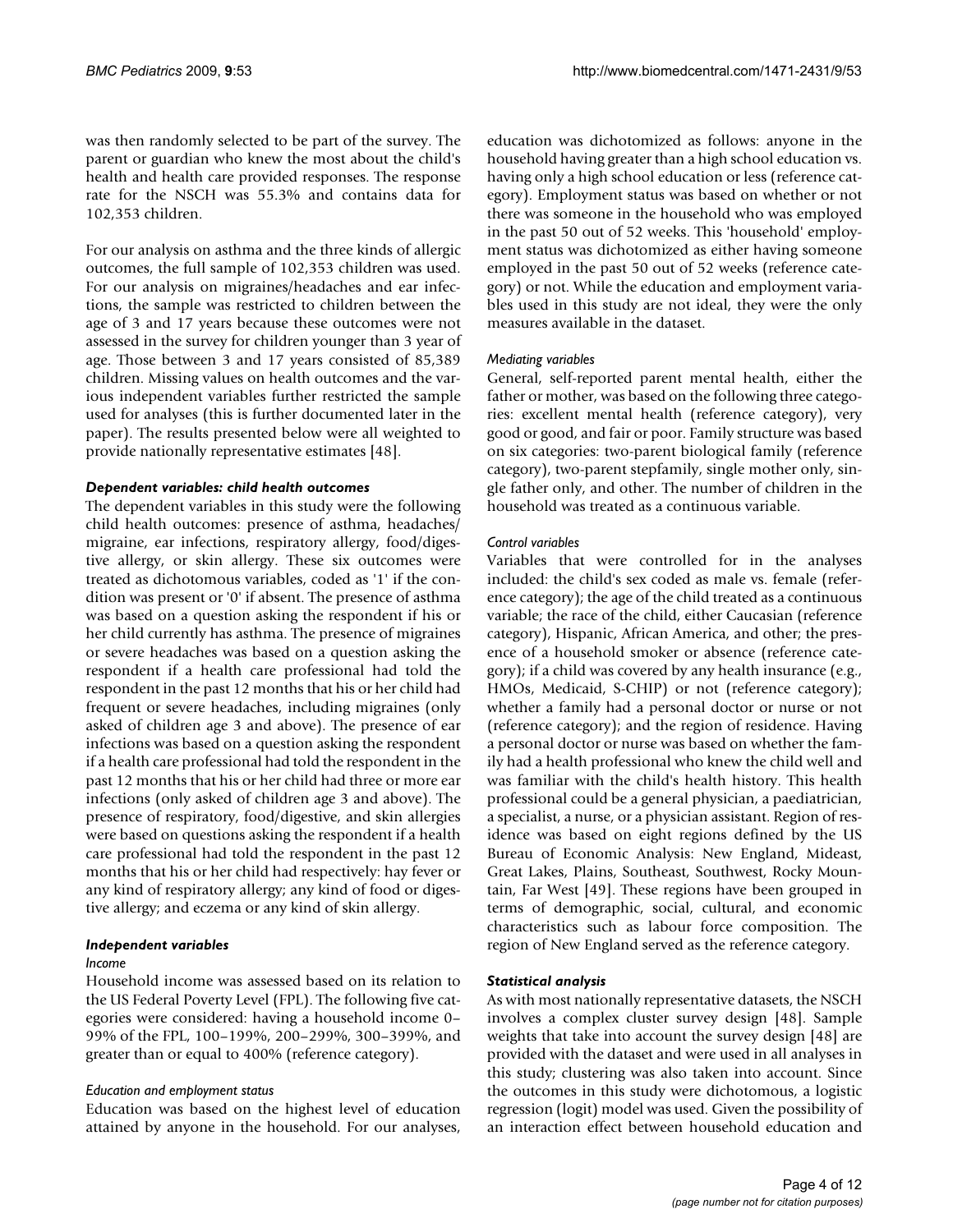| Variable                    | 0-17 yrs old<br>$n = 102,353$ | 3-17 yrs old<br>$n = 85,389$ |  |
|-----------------------------|-------------------------------|------------------------------|--|
| Gender                      |                               |                              |  |
| Male                        | 51.12%                        | 51.17%                       |  |
| Female                      | 48.88%                        | 48.83%                       |  |
| Age, mean (SD) yrs          | 5.14                          | 4.31                         |  |
| Race                        |                               |                              |  |
| Caucasian                   | 60.74%                        | 61.37%                       |  |
| Hispanic                    | 17.57%                        | 16.92%                       |  |
| African American            | 14.39%                        | 14.58%                       |  |
| Other                       | 7.29%                         | 7.13%                        |  |
| <b>Household income</b>     |                               |                              |  |
| 0-99% of FPL                | 17.85%                        | 17.07%                       |  |
| $100 - 199%$                | 22.84%                        | 22.76%                       |  |
| 200-299%                    | 17.51%                        | 17.80%                       |  |
| 300-399%                    | 15.12%                        | 15.59%                       |  |
| $\geq 400\%$                | 26.68%                        | 26.78%                       |  |
| <b>Household education</b>  |                               |                              |  |
| HS or less                  | 34.30%                        | 34.09%                       |  |
| Greater than HS             | 65.70%                        | 65.91%                       |  |
| <b>Employment status</b>    |                               |                              |  |
| Employed                    | 89.82%                        | 90.00%                       |  |
| Not employed                | 10.18%                        | 10.00%                       |  |
| <b>Parent mental health</b> |                               |                              |  |
| Excellent                   | 39.96%                        | 38.59%                       |  |
| Very good/Good              | 53.95%                        | 54.95%                       |  |
| Fair/Poor                   | 6.10%                         | 6.46%                        |  |
| <b>Family structure</b>     |                               |                              |  |
| Two biological parents      | 63.54%                        | 61.05%                       |  |

| 8.56%                        | 9.94%  |  |  |  |  |
|------------------------------|--------|--|--|--|--|
| 23.44%                       | 24.15% |  |  |  |  |
| 3.14%                        | 3.46%  |  |  |  |  |
| 1.32%                        | 1.39%  |  |  |  |  |
| 0.97                         | 0.96   |  |  |  |  |
|                              |        |  |  |  |  |
| 29.49%                       | 29.91% |  |  |  |  |
| 70.51%                       | 70.09% |  |  |  |  |
|                              |        |  |  |  |  |
| 91.24%                       | 90.71% |  |  |  |  |
| 8.76%                        | 9.29%  |  |  |  |  |
| Personal health professional |        |  |  |  |  |
| 83.34%                       | 83.22% |  |  |  |  |
| 16.66%                       | 16.78% |  |  |  |  |
|                              |        |  |  |  |  |
| 5.12%                        | 5.14%  |  |  |  |  |
| 15.78%                       | 15.86% |  |  |  |  |
| 15.29%                       | 15.35% |  |  |  |  |
| 6.00%                        | 6.00%  |  |  |  |  |
| 24.15%                       | 24.08% |  |  |  |  |
| 12.52%                       | 12.49% |  |  |  |  |
| 3.56%                        | 3.51%  |  |  |  |  |
| 17.57%                       | 17.56% |  |  |  |  |
|                              |        |  |  |  |  |

\* Weighted percentages are reported, or the mean (and standard deviation, SD) where otherwise indicated.

poverty level, models incorporating interaction terms were also run. To assess the fit of the regression models, Pseudo R2 were reported as well as the Bayesian Information Criterion prime (BIC') which takes into account the large sample size. All statistical analyses were carried out using Stata 10 [[50\]](#page-11-21).

<span id="page-4-0"></span>**Table 1: Descriptive statistics for the independent variables for children 0–17 and those 3–17 years.\***

#### **Table 1: Descriptive statistics for the independent variables for children 0–17 and those 3–17 years.\*** *(Continued)*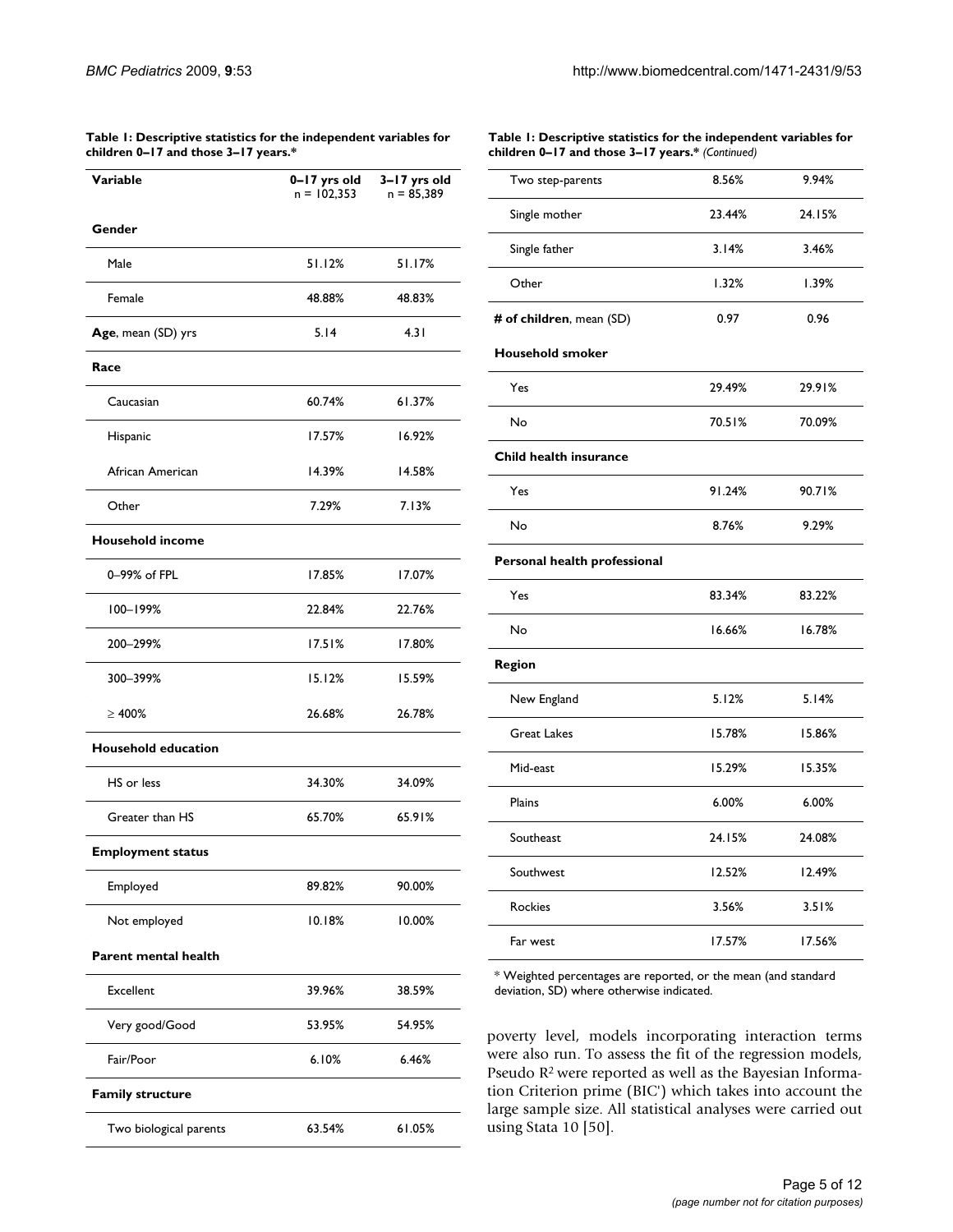|                | Asthma<br>$n = 102,353$ | <b>Migraines</b><br>$n = 85.389$ | <b>Ear Infections</b><br>$n = 85.389$ | <b>Respiratory Allergy</b><br>$n = 102,353$ | <b>Food Allergy</b><br>$n = 102.353$ | <b>Skin Allergy</b><br>$n = 102,353$ |
|----------------|-------------------------|----------------------------------|---------------------------------------|---------------------------------------------|--------------------------------------|--------------------------------------|
| Yes            | 8.90%                   | 5.58%                            | 4.81%                                 | 14.91%                                      | 3.57%                                | 9.82%                                |
| No             | 91.10%                  | 94.42%                           | 95.19%                                | 85.09%                                      | 96.43%                               | 90.18%                               |
| <b>Missing</b> | 0.56%                   | 0.13%                            | 0.15%                                 | 0.81%                                       | 0.18%                                | 0.17%                                |

#### <span id="page-5-0"></span>**Table 2: Weighted percentage of child health outcomes.**

#### **Results**

#### *Summary Statistics*

95.7% of the respondents were a parent, and most were mothers (78.4%). Table [1](#page-4-0) summarizes the characteristics of the sample of children 0–17 years of age. This complete sample of 102,353 children was used in the analyses of asthma, respiratory allergies, food/digestive allergies, and skin allergies. Table [1](#page-4-0) also summarizes the characteristics of those 3–17 years of age. As mentioned previously, this sample of children was used in the analyses of migraine/ severe headaches, and ear infections. The percentage distributions across all independent variables were fairly similar across both samples. The percentage of missing values is negligible for most variables except for household poverty level which had approximately 9% missing values, and the household smoker status which had approximately 13% missing values.

Table [2](#page-5-0) summarizes the prevalence of the six health outcomes considered in this study. Respiratory allergies, skin allergies, and current asthma had the highest prevalence rates at 14.91%, 9.82%, and 8.90%, respectively. Less than 1% of the outcomes had missing data.

#### *Logistic Regression*

All of the models shown in Table [3](#page-6-0) are relatively strong models as indicated by the large negative BIC' values. A negative BIC' value indicates that the current hypothesized model is more predictive than the null model containing no independent variables, and the more negative the BIC' statistic the stronger the model [[51\]](#page-11-22).

#### *Income*

Controlling for other factors, there still appears to be a gradient association between household poverty level and a child having asthma, migraine/severe headaches, or ear infections with children more likely to have the illness if their family is closer to the federal poverty level. This finding was not present for respiratory and food/digestive allergies, but there was some small indication of a gradient for skin allergies as a health outcome.

#### *Education and employment status*

Not having someone in the household being employed in the last 50 out of 52 weeks resulted in a greater likelihood

of a child having migraines/severe headaches in the past 12 months (odds ratio (OR) = 1.32), and a greater likelihood of having respiratory allergies ( $OR = 1.13$ ). The associations between employment status and the other health outcomes were not statistically significant. Children in families who had someone with greater than a high school education were significantly less likely to have had three or more infections in the past 12 months ( $OR =$ 0.76). However, the opposite association was found when the three allergy outcomes were considered. In other words, children in families who had someone with greater than a high school education were *more* likely to have had respiratory, food, or skin allergies as told by a health care professional in the past 12 months. The associations between education and asthma and migraine were not statistically significant.

#### *Mediating variables*

For all of the six child health outcomes, decreased selfreported mental health by either the mother or father resulted in increased odds of a child having an adverse health outcome, controlling for other factors. Compared with parents who perceived his or her mental health as excellent, those who felt they had very good or good mental health had children that were more likely to have an adverse health outcome by factors ranging from 1.27 (skin allergies) to 1.39 (migraines/severe headaches). Even more pronounced, compared with parents who perceived his or her mental health as excellent, those who felt they had only fair or poor mental health had children that were more likely to have an adverse health outcome by factors ranging from 1.80 (current asthma) to 2.83 (migraines/headaches). Family structure had a few significant associations with the various child health outcomes. Comparing with children from households with two biological parents, those in a stepparent family were more likely to have asthma ( $OR = 1.19$ ), controlling for other determinants in the model. Compared with children from households with two biological parents, children in single mother-only families were significantly more likely to have asthma (OR = 1.23) or migraines/severe headaches  $(OR = 1.24)$ . Single father-only families may have a protective effect compared with children from households with two biological parents, with children from the former families having a lower likelihood of having ear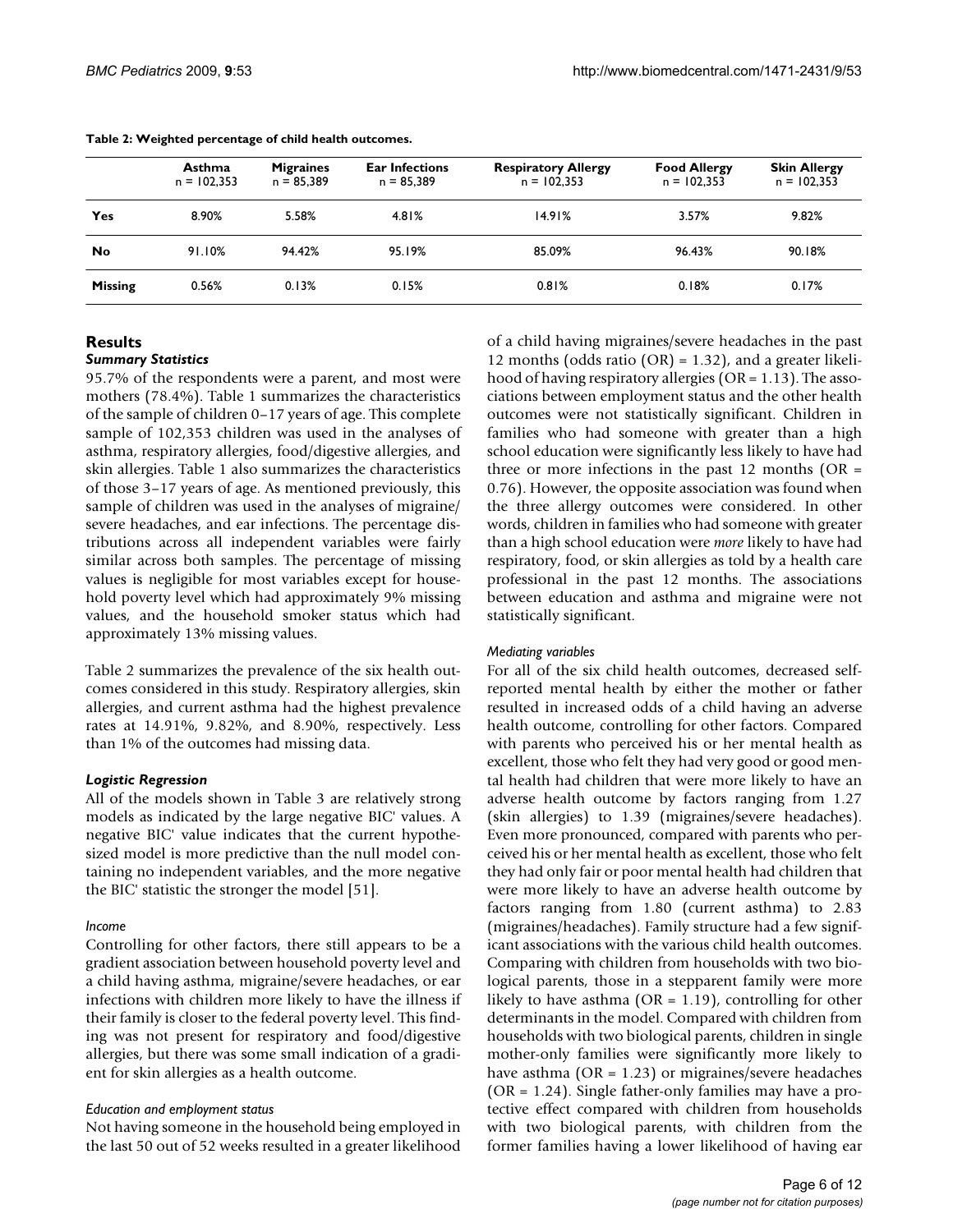| Variable                                                            | Asthma             | Migraine           | <b>Ear Infections</b> | <b>Resp. Allergy</b> | <b>Food Allergy</b> | <b>Skin Allergy</b> |
|---------------------------------------------------------------------|--------------------|--------------------|-----------------------|----------------------|---------------------|---------------------|
| Male (ref.: female)                                                 | 1.43               | 0.87               | 0.98                  | 1.18                 | 1.07                | 0.96                |
|                                                                     | $(1.31 - 1.56)$ ** | $(0.77 - 0.98)$ *  | $(0.86 - 1.11)$       | $(1.11 - 1.26)$ **   | $(0.94 - 1.22)$     | $(0.88 - 1.04)$     |
| Age                                                                 | 1.03               | 1.15               | 0.86                  | 1.04                 | 0.96                | 0.96                |
|                                                                     | $(1.02 - 1.04)$ ** | $(1.13 - 1.17)$ ** | $(0.85 - 0.87)$ **    | $(1.03 - 1.04)$ **   | $(0.95 - 0.98)$ **  | $(0.95 - 0.97)$ **  |
| Race (ref.: Caucasian)                                              |                    |                    |                       |                      |                     |                     |
| Hispanic                                                            | 0.92               | 0.94               | 0.75                  | 0.65                 | 0.93                | 0.94                |
|                                                                     | $(0.78 - 1.09)$    | $(0.76 - 1.15)$    | $(0.60 - 0.93)^*$     | $(0.57 - 0.74)$ **   | $(0.71 - 1.21)$     | $(0.81 - 1.10)$     |
| African American                                                    | 1.62               | 1.02               | 0.63                  | 0.97                 | 0.98                | 1.83                |
|                                                                     | $(1.41 - 1.86)$ ** | $(0.85 - 1.23)$    | $(0.49 - 0.80)$ **    | $(0.86 - 1.08)$      | $(0.79 - 1.22)$     | $(1.62 - 2.08)$ **  |
| Other                                                               | 1.20               | 0.97               | 0.65                  | 0.93                 | 1.19                | 1.31                |
|                                                                     | $(1.00 - 1.45)$    | $(0.71 - 1.32)$    | $(0.49 - 0.85)$ **    | $(0.81 - 1.08)$      | $(0.93 - 1.53)$     | $(1.10 - 1.58)$ **  |
| Household income (ref.: $\geq$ 400% of federal poverty level (FPL)) |                    |                    |                       |                      |                     |                     |
| 0-99% of FPL                                                        | 1.44               | 1.61               | 1.69                  | 0.96                 | 1.06                | 0.89                |
|                                                                     | $(1.21 - 1.71)$ ** | $(1.28 - 2.02)$ ** | $(1.31 - 2.19)$ **    | $(0.84 - 1.10)$      | $(0.82 - 1.37)$     | $(0.75 - 1.06)$     |
| 100-199% of FPL                                                     | 1.17               | 1.29               | 1.40                  | 0.92                 | 0.97                | 0.94                |
|                                                                     | $(1.02 - 1.33)^*$  | $(1.08 - 1.54)$ ** | $(1.15 - 1.71)^{**}$  | $(0.83 - 1.02)$      | $(0.78 - 1.21)$     | $(0.82 - 1.07)$     |
| 200-299% of FPL                                                     | 1.11               | 1.10               | 1.22                  | 0.99                 | 0.99                | 0.85                |
|                                                                     | $(0.98 - 1.26)$    | $(0.93 - 1.30)$    | $(1.01 - 1.48)^*$     | $(0.90 - 1.08)$      | $(0.82 - 1.21)$     | $(0.76 - 0.96)$ **  |
| 300-399% of FPL                                                     | 1.10               | 1.14               | 1.06                  | 0.98                 | 0.96                | 0.86                |
|                                                                     | $(0.96 - 1.25)$    | $(0.94 - 1.38)$    | $(0.86 - 1.29)$       | $(0.89 - 1.07)$      | $(0.80 - 1.17)$     | $(0.76 - 0.98)$ *   |
| Household education (ref.: HS or less)                              |                    |                    |                       |                      |                     |                     |
| Greater than HS                                                     | 1.11               | 1.06               | 0.76                  | .4                   | 1.27                | 1.30                |
|                                                                     | $(1.00 - 1.24)$    | $(0.92 - 1.22)$    | $(0.65 - 0.89)$ **    | $(1.29 - 1.54)$ **   | $(1.07 - 1.52)$ **  | $(1.17 - 1.44)$ **  |
| No one employed                                                     | 0.98               | 1.32               | 1.24                  | 1.13                 | 1.18                | 0.99                |
| (ref.: employed)                                                    | $(0.85 - 1.14)$    | $(1.05 - 1.67)^*$  | $(0.99 - 1.56)$       | $(1.00 - 1.28)^*$    | $(0.94 - 1.49)$     | $(0.84 - 1.17)$     |
| Parent mental health (ref.: excellent)                              |                    |                    |                       |                      |                     |                     |
| Very good/Good                                                      | 1.28               | 1.39               | 1.37                  | 1.37                 | 1.32                | 1.27                |
|                                                                     | $(1.16 - 1.41)$ ** | $(1.21 - 1.60)$ ** | $(1.19 - 1.59)$ **    | $(1.28 - 1.47)$ **   | $(1.15 - 1.51)$ **  | $(1.17 - 1.39)$ **  |
| Fair/Poor                                                           | 1.80               | 2.83               | 2.26                  | 2.01                 | 1.84                | 1.92                |
|                                                                     | $(1.50 - 2.16)$ ** | $(2.22 - 3.61)$ ** | $(1.74 - 2.93)$ **    | $(1.74 - 2.33)$ **   | $(1.36 - 2.50)$ **  | $(1.60 - 2.29)$ **  |
| Fam. structure (ref.: 2 bio. parents)                               |                    |                    |                       |                      |                     |                     |
| Two step-parents                                                    | 1.19               | 1.18               | 0.98                  | 0.96                 | 1.03                | 1.00                |
|                                                                     | $(1.02 - 1.39)^*$  | $(0.99 - 1.40)$    | $(0.78 - 1.22)$       | $(0.86 - 1.08)$      | $(0.80 - 1.32)$     | $(0.86 - 1.17)$     |
| Single mother                                                       | 1.23               | 1.24               | 1.08                  | 1.07                 | 1.01                | 0.97                |
|                                                                     | $(1.10 - 1.39)$ ** | $(1.06 - 1.45)$ ** | $(0.91 - 1.28)$       | $(0.98 - 1.17)$      | $(0.84 - 1.21)$     | $(0.86 - 1.08)$     |
| Single father                                                       | 0.79               | 0.76               | 0.54                  | 0.57                 | 0.56                | 0.60                |
|                                                                     | $(0.60 - 1.05)$    | $(0.50 - 1.14)$    | $(0.38 - 0.77)$ **    | $(0.46 - 0.70)$ **   | $(0.36 - 0.89)^*$   | $(0.46 - 0.80)$ **  |

# <span id="page-6-0"></span>**Table 3: Adjusted odds ratios (OR) with 95% confidence intervals (CI) in parentheses.**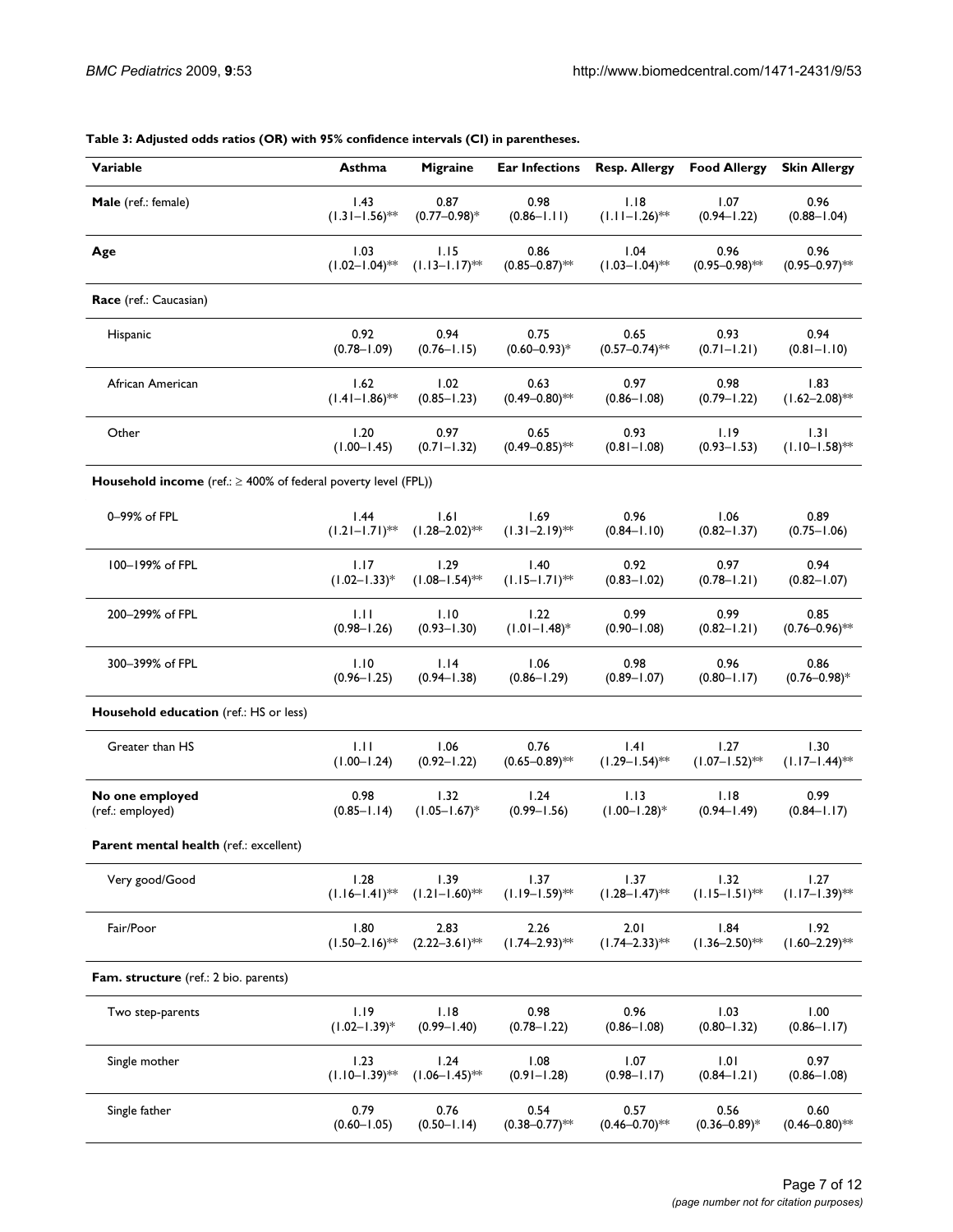#### **Table 3: Adjusted odds ratios (OR) with 95% confidence intervals (CI) in parentheses.** *(Continued)*

| Other                                  | 1.61                 | 1.55               | 1.70               | 1.34               | 2.04               | 0.61               |
|----------------------------------------|----------------------|--------------------|--------------------|--------------------|--------------------|--------------------|
|                                        | $(0.97 - 2.70)$      | $(0.87 - 2.77)$    | $(0.72 - 3.99)$    | $(0.89 - 2.01)$    | $(0.89 - 4.66)$    | $(0.35 - 1.08)$    |
| <b>Household smoker</b>                | 1.17                 | 1.12               | 1.32               | 1.06               | 1.08               | 1.03               |
| (ref.:no)                              | $(1.06 - 1.30)$ **   | $(0.99 - 1.27)$    | $(1.14 - 1.53)$ ** | $(0.99 - 1.14)$    | $(0.93 - 1.26)$    | $(0.94 - 1.13)$    |
| Child health insurance                 | 1.46                 | 1.20               | 0.97               | 1.22               | 1.24               | 1.19               |
| (ref.: no insurance)                   | $(1.18 - 1.82)$ **   | $(0.94 - 1.55)$    | $(0.76 - 1.24)$    | $(1.05 - 1.44)^*$  | $(0.94 - 1.63)$    | $(0.98 - 1.43)$    |
| Number of household children           | 0.94                 | 0.99               | 0.92               | 0.89               | 0.88               | 0.93               |
|                                        | $(0.89 - 0.98)$ **   | $(0.93 - 1.06)$    | $(0.85 - 0.99)^*$  | $(0.86 - 0.93)$ ** | $(0.81 - 0.96)$ ** | $(0.89 - 0.98)$ ** |
| Personal health profession. (ref.: no) | 1.81                 | 1.36               | 1.51               | 1.87               | 1.48               | 1.21               |
|                                        | $(1.55 - 2.11)^{**}$ | $(1.11 - 1.65)$ ** | $(1.20 - 1.90)$ ** | $(1.66 - 2.10)$ ** | $(1.19 - 1.84)$ ** | $(1.06 - 1.38)$ ** |
| Region (ref.: New England)             |                      |                    |                    |                    |                    |                    |
| <b>Great Lakes</b>                     | 0.93                 | 0.82               | 1.09               | 1.10               | 0.67               | 0.82               |
|                                        | $(0.81 - 1.07)$      | $(0.68 - 0.98)^*$  | $(0.88 - 1.35)$    | $(0.99 - 1.23)$    | $(0.54 - 0.83)$ ** | $(0.72 - 0.93)$ ** |
| Mid-east                               | 0.95                 | 0.79               | 1.25               | 1.20               | 1.07               | 0.91               |
|                                        | $(0.82 - 1.10)$      | $(0.64 - 0.97)^*$  | $(0.99 - 1.57)$    | $(0.98 - 1.35)$ ** | $(0.87 - 1.32)$    | $(0.79 - 1.04)$    |
| Plains                                 | 0.81                 | 0.77               | 1.00               | 1.09               | 0.62               | 0.81               |
|                                        | $(0.70 - 0.94)$ **   | $(0.64 - 0.93)$ ** | $(0.80 - 1.26)$    | $(0.98 - 1.22)$    | $(0.49 - 0.78)$ ** | $(0.71 - 0.93)$ ** |
| Southeast                              | 0.92                 | 0.86               | 1.22               | 1.39               | 0.88               | 0.80               |
|                                        | $(0.81 - 1.04)$      | $(0.73 - 1.01)$    | $(1.00 - 1.48)$    | $(1.26 - 1.53)$ ** | $(0.73 - 1.05)$    | $(0.71 - 0.90)$ ** |
| Southwest                              | 1.15                 | 0.99               | 1.32               | 1.89               | 0.75               | 0.74               |
|                                        | $(0.96 - 1.37)$      | $(0.78 - 1.25)$    | $(1.00 - 1.73)^*$  | $(1.65 - 2.15)$ ** | $(0.57 - 1.00)^*$  | $(0.62 - 0.89)$ ** |
| Rockies                                | 0.83                 | 0.81               | 0.77               | 1.27               | 1.04               | 0.92               |
|                                        | $(0.70 - 0.99)^*$    | $(0.66 - 1.01)$    | $(0.60 - 1.00)$    | $(1.12 - 1.44)$ ** | $(0.83 - 1.31)$    | $(0.80 - 1.07)$    |
| Far west                               | 0.82                 | 0.74               | 0.95               | 0.91               | 0.83               | 0.72               |
|                                        | $(0.68 - 0.99)^*$    | $(0.58 - 0.95)^*$  | $(0.71 - 1.27)$    | $(0.78 - 1.06)$    | $(0.94 - 1.49)$    | $(0.61 - 0.86)$ ** |
| Pseudo $\mathbb{R}^2$                  | 0.033                | 0.066              | 0.070              | 0.038              | 0.019              | 0.024              |
| BIC'                                   | $-1241.93$           | $-1746.76$         | $-1424.60$         | $-2293.64$         | $-125.79$          | $-859.53$          |
| Νt                                     | 77,995               | 69,153             | 69,143             | 78,185             | 78,290             | 78,297             |

 $*$  p < .05;  $**$  p < .01;  $\dagger$ N = number of valid cases for each model.

infections and the three allergies compared to children from the latter families. An alternative explanation for this finding however, is that it may be due to differences in reporting between single fathers vs. mothers who are usually the primary caregivers in two-parent families [[52](#page-11-23)]. In terms of the number of children in a household, having more children present seems to decrease the odds of a child having any of the six health outcomes.

#### *Control variables*

Boys were more likely to have asthma and respiratory allergies, but less likely to have migraines. In terms of age, older children were more likely to have asthma,

migraines, and respiratory allergies, but less likely to have ear infections and food and skin allergies, controlling for other factors. The race association was inconsistent across health outcomes. Compared with Caucasian children, African American children were more likely to currently have asthma (OR = 1.62) and skin allergies (OR =  $1.31$ ), but were less likely to have ear infections (OR = 0.63). Hispanic children were also less likely to have ear infections compared to Caucasian children ( $OR = 0.75$ ) as well as respiratory allergies ( $OR = 0.65$ ). The presence of a household smoker increased the odds of a child experiencing asthma (OR =  $1.17$ ) and ear infections (OR =  $1.32$ ), compared to households with no smoker. Having child health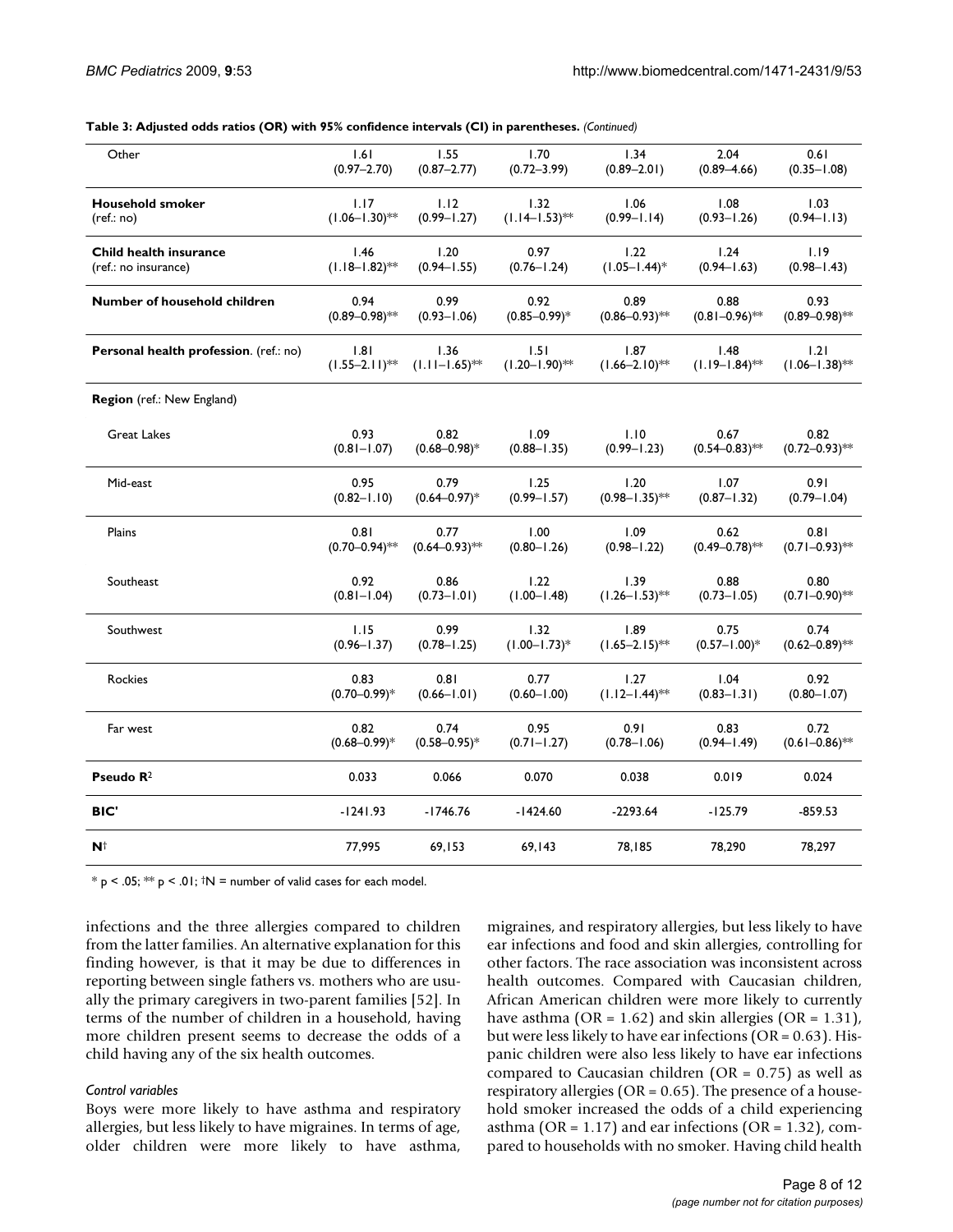insurance was associated with a greater likelihood of a child having asthma ( $OR = 1.46$ ) and respiratory allergies (OR = 1.22). Having a personal health care professional was consistently associated with a greater likelihood of a child having an adverse health outcomes with adjusted odds ratios ranging from 1.21 (skin allergies) to 1.87 (respiratory allergies). Some regions were significantly associated with the various health outcomes, however no clear or consistent pattern was evident across health outcomes.

The regression models with interaction terms for poverty level and education were not statistically significant and are thus not reported in Table [3](#page-6-0).

# **Discussion**

The first two objectives of this study were to test whether the income relationship (and the related income gradient) is the same across different child health outcomes and to test whether the association between income and child health outcomes persists after controlling for other traditional socioeconomic characteristics of children and their family (education and employment status). Regarding these two objectives, it was found that an income gradient may still exist for some health outcomes even after controlling for other determinants. Taking into account parental education and employment status, there is still a relatively strong income gradient associated with a child having asthma, migraines/severe headaches, and ear infections. In other words, the likelihood of a child having these conditions decreases with increasing household income levels: a finding similar to other studies. However, there is no such gradient for the three allergy outcomes. These results are similar to findings in previous studies [[10](#page-10-6),[53\]](#page-11-24). In terms of education, families with someone having more than a high school education was associated with a decreased odds of ear infections among children, however there was an increase in the likelihood for the three allergy outcomes. This is a very interesting finding with one normally expecting higher levels of education resulting in more positive health outcomes. One possibility for this anomalous finding is that the education variable used in the analyses was based on the highest level of education of anyone in the household, which may or may not be the caregiver. Unfortunately, this was the only 'parent' education variable available in the dataset. Thus, one should interpret the findings pertaining to education with caution.

Our paper also aimed at testing the role of other potentially mediating variables, namely parental mental health, number of children, and family structure. We found that some determinants, such as parent mental health and having many children in the household, appear to have consistent associations across health outcomes: a finding similar to other studies [\[15](#page-10-12)[,37](#page-11-8)]. Thus, there appears to be

some indication of a mediating effect of these variables and may partially explain the disappearance of an income gradient for some outcomes when these mediating variables are considered [[12\]](#page-10-9). Garmezy [[54\]](#page-11-25)has outlined three broad categories of mediating variables which include personality/dispositional features such as mental health, family characteristics, and the availability of external support systems [[54](#page-11-25)].

Finally, motivated by the study by Schnittker [[17](#page-10-14)], our study also aimed at testing the potential interaction between income and education. We found no such evidence although this may partially be due to the inadequate nature of the education variable used in this study (and commented on further in the Limitations section).

Our paper also found that having a smoker present in the household increases the risk of a child having asthma, and it has also been linked with a greater likelihood of a child developing ear infections [\[55\]](#page-11-26). As to child health insurance, we found that having such an insurance is associated with a greater risk of adverse health outcomes (something also found by Case et al. [\[11](#page-10-8)]). One explanation for this implausible finding could be due to the inclusion of Medicaid in the insurance measure and that a child on Medicaid may have poorer health for other reasons [\[11](#page-10-8)].

Two findings are worth addressing further: having a greater number of children in the household appears to decrease the likelihood of a child having a poor health outcome; while in contrast, having a personal health care professional appears to increase the likelihood of poor health being reported. According to the resource dilution hypothesis, this finding seems counter-intuitive. However, a different mechanism may be happening which the resource dilution hypothesis does not account for when considering physical health outcomes such as those studied in this paper. For instance, some studies have shown that having many children in a household has protective effects on the development of respiratory infections (via the "hygiene hypothesis") [[15](#page-10-12),[56\]](#page-11-27). There might also be something inherent and intangible in the interaction between household children that produces this positive finding. Future research should investigate this association further. Again, this serves as another example of how the effect of a particular determinant is not necessarily the same across child health outcomes. Having a personal health care professional for children has been strongly promoted by national paediatric organizations such as the American Academy of Pediatrics [\[57\]](#page-11-28). This provides a more efficient means of providing medical care for a child and may decrease visits to the emergency department [[58](#page-11-29)]. Thus, it would be incorrect to think that having a personal health care professional results in negative health outcomes. Instead, the finding in this paper most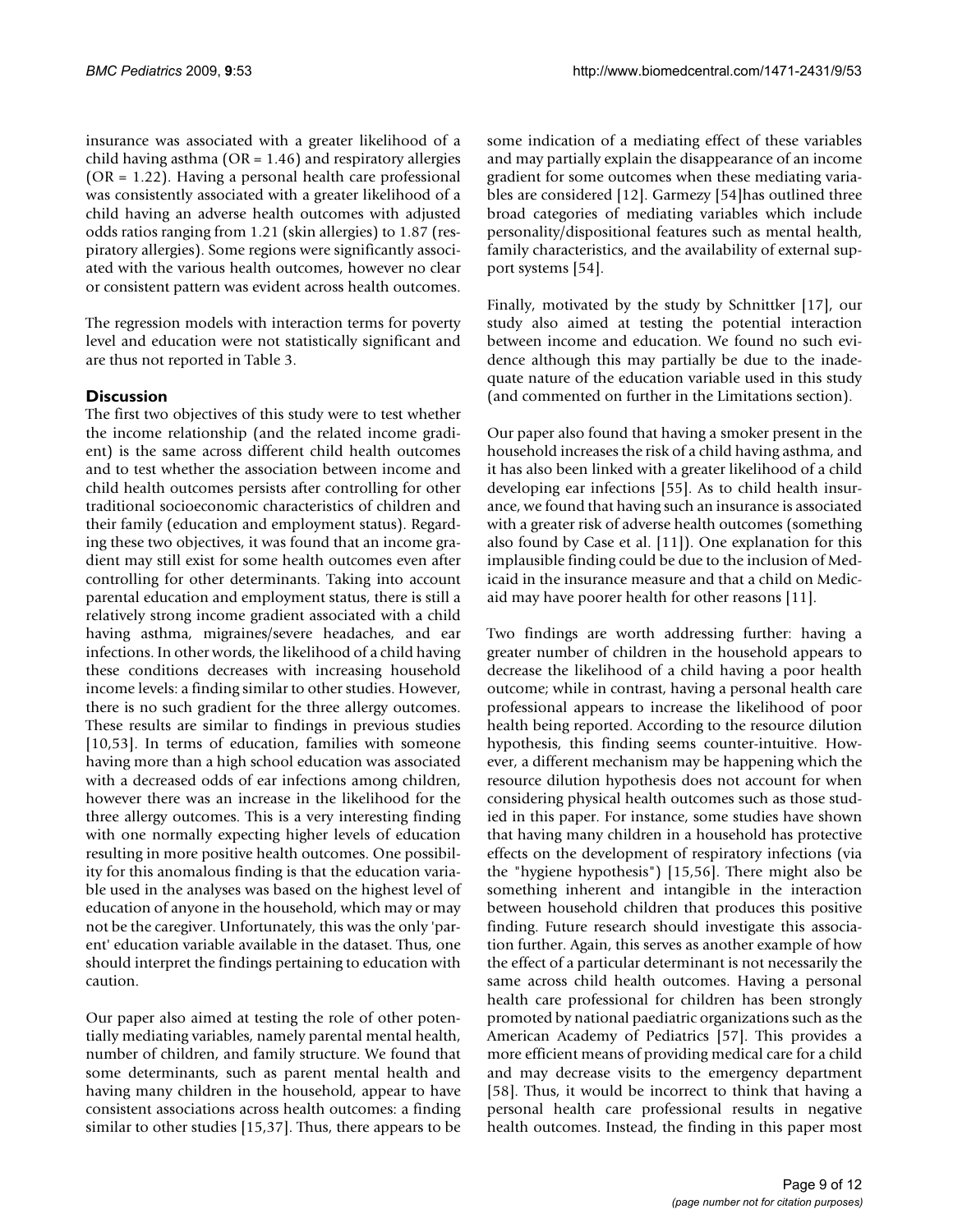likely reflects a greater likelihood of the reporting of health outcomes by a readily available health care professional compared to families that do not have such an individual.

#### *Limitations*

Currently, the NSCH is the largest and most comprehensive survey of children's health in the United States. However, it does have some limitations that should be noted. Due to the cross-sectional nature of the NSCH, it is not possible to make any comments regarding causal associations, for example related to having child health insurance or having a personal health care professional. Another limitation is the lack of adequate measures of socioeconomic status, for example income was based on categories in relation to the federal poverty level; household education level instead of parental education, and an employment status variable that was based on any employment in the past 50 of 52 weeks for any household member were used; and the dataset did not include information on the parents' occupation. Measures of social and cultural capital were also absent in the dataset, thus limiting our ability to assess the role of these determinants of health in this study.

Although the health outcomes in this study were based on assessments by a health care professional, they were selfreported by the survey respondent. The quality of the information may therefore be affected by recall biases and by over or under-reporting due to social desirability. There is also a concern regarding the accuracy of diagnosis of certain conditions, namely asthma. The presence of an asthma condition was asked for very young children and there is a debate in the literature about the accuracy of diagnosing asthma among children younger than 5 years of age [[59\]](#page-11-30). However, the literature also suggests that the accuracy of diagnosis can be improved through detailed information about family history of asthma, blood test results, concentrations of nitric oxide in a toddler's breath, x-rays, assessment by a pediatric pulmonologist, and the use of validated measures of asthma severity such as the Preschool Respiratory Assessment Measure [\[60\]](#page-11-31). Unfortunately, how the asthma diagnosis was made was not captured in the current dataset.

## **Conclusion**

This study aimed to test whether the income relationship (and the related income gradient) is the same across different child health outcomes; to test whether the association between income and child health outcomes persists after controlling for other traditional socioeconomic characteristics of children and their family (education and employment status); to test the role of other potentially mediating variables, namely parental mental health, number of children, and family structure; and to test the interaction between income and education. Despite some

limitations in the dataset, there still appears to be evidence of an income gradient for certain child health outcomes, even after controlling for other traditional measures of socioeconomic status. Our study also found evidence of an association between certain child health outcomes and potential mediating factors.

This study has yielded some interesting and important results that should be investigated further in future studies. For example, it would also be interesting to distinguish between determinants of onset of health problems and determinants of progression. Furthermore, the results obtained in this study are specific to the United States which has a relatively high income inequality and no universal health care. It is possible that our results, especially regarding the income gradient, may differ when another country such as Canada is considered. It would also be important for future child health surveys to include measures of social and cultural capital for example, to identify the possible role of societal characteristics in the occurrence of child health outcomes. Inclusion of these social determinants of health in the future would contribute greatly to the social determinants of health literature, particularly among child health issues.

Ideally, longitudinal data should be used in order to help disentangle the complex interaction between social determinants and to identify the mechanisms in which these determinants affect health outcomes. One must keep in mind however that, just as illnesses have different clinical causes requiring different management strategies, so too are there differences in the effects of determinants on health outcomes. It would be difficult to discuss the presence or absence of an income gradient for example without specifying the illness that it applies to. While previous research in the social determinants of health has so far mostly focused on educational, behavioural, and mental health outcomes, it is clear that the social determinants of health approach can also provide important information regarding inequalities in physical health outcomes among children. This is especially important given the high prevalence of physical outcomes, a few of which were investigated in this study such as asthma and various allergies, and other outcomes such as injuries. Valuable knowledge gained from these studies can then guide the creation of more effective health strategies and policies, ensuring the best state of health for our children – our greatest resource.

## **Competing interests**

The authors declare that they have no competing interests.

## **Authors' contributions**

CCV and AHG equally conceived of the study, and participated in its design and coordination and helped to draft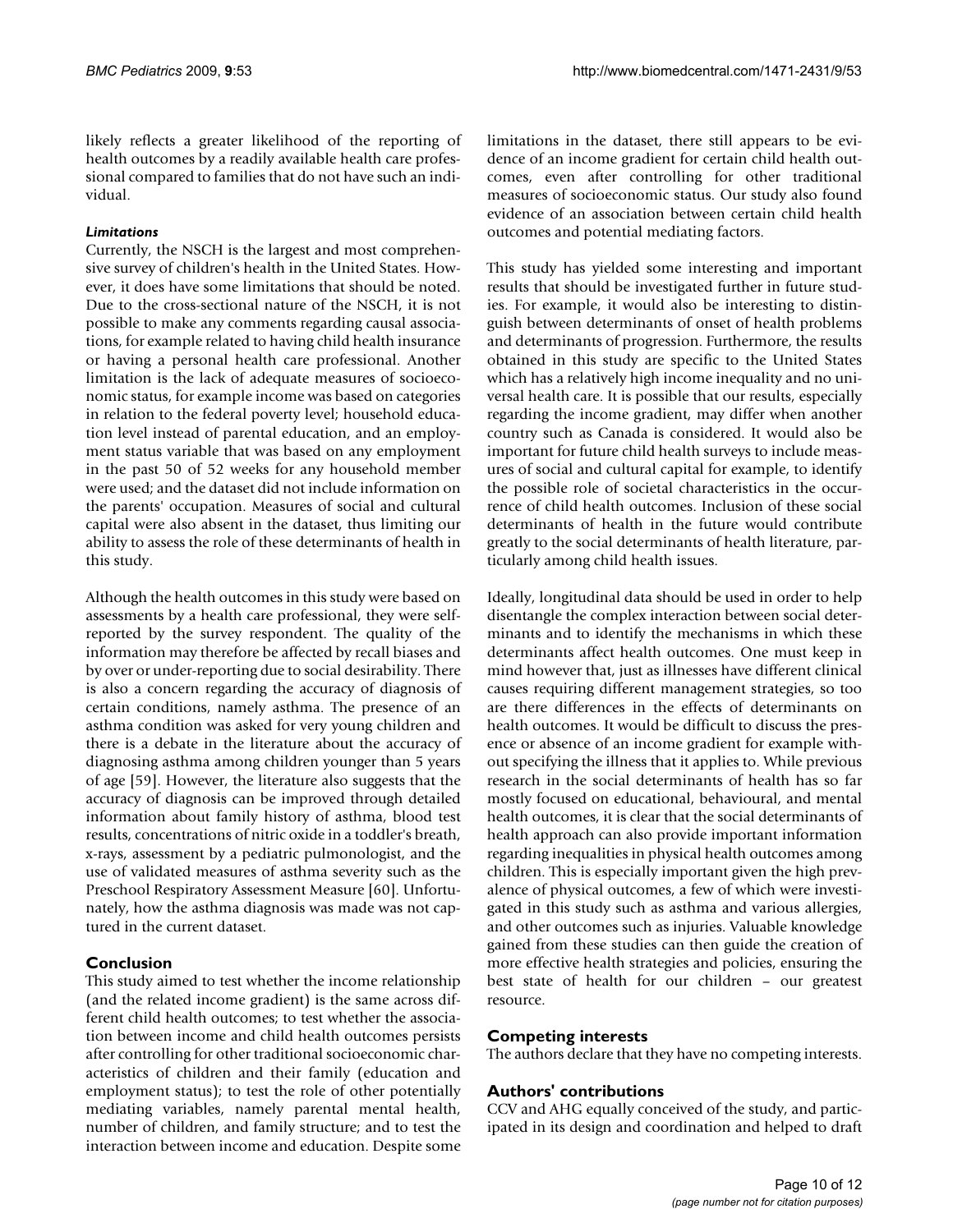the manuscript. CCV performed the statistical analysis. All authors read and approved the final manuscript.

# **Appendix**

#### *Endnotes*

1. Our paper is grounded in the social determinants of health literature in that it looks at the effect of socioeconomic factors on a number of child health outcomes. Our aim is however not to test specific theories that have been suggested to explain the relationship between the social determinants and health outcomes. Interested readers are referred to Stronks et al. [\[61](#page-11-32)], Marmot and Wilkinson [\[62\]](#page-11-33), and Lynch et al. [\[63\]](#page-11-34) for more information on the different theories.

2. Three distinct components of social determinants have been identified in the literature: socio-economic determinants, psychological risks, and societal characteristics [\[64](#page-11-35)]. Our dataset include data only on the first of these two components and consequently only the literature related to these components is reviewed here. The possible influence of the third component is acknowledged in the final section of the paper.

3. We acknowledge that other determinants have been suggested in the social determinants of health literature including social capital, cultural capital, etc. [[62](#page-11-33),[65\]](#page-11-36). These determinants are not reviewed here because they are not part of our dataset. Their possible impact is acknowledged in the final section of our paper.

#### **Acknowledgements**

The authors thank the Child and Adolescent Health Measurement Initiative (CAHMI) at the Oregon Health and Science University for providing the 2003 NSCH dataset. The authors also thank the *BMC Pediatrics* editorial staff and reviewers for their comments. Funding for this paper was provided by the Canadian Social Sciences and Humanities Research Council (Initiative on the New Economy grant). The paper was written while the second author was a fellow at the Netherlands Institute for Advanced Study in the Humanities and Social Sciences.

#### **References**

- <span id="page-10-0"></span>Allen ML, Martinez S: The politics of children's issues: Chal**lenges and opportunities for advancing a children's agenda in the political arena.** In *Applied developmental science – an advanced textbook* Edited by: Lerner RM, Jacobs F, Wertlieb D. London: SAGE Publications; 2005:325-352.
- <span id="page-10-1"></span>2. Brooks-Gunn J, Duncan GJ, Britto PR: **Are socioeconomic gradients for children similar to those for adults? Achievement and health of children in the United States.** In *Developmental Health and the Wealth of Nations* Edited by: Keating DP, Hertzman C. New York: Guilford Press; 1999:94-124.
- <span id="page-10-2"></span>3. Cuttler L, Kenney GM: **[State Children's Health Insurance Pro](http://www.ncbi.nlm.nih.gov/entrez/query.fcgi?cmd=Retrieve&db=PubMed&dopt=Abstract&list_uids=17606824)[gram and Pediatrics.](http://www.ncbi.nlm.nih.gov/entrez/query.fcgi?cmd=Retrieve&db=PubMed&dopt=Abstract&list_uids=17606824)** *Arch Pediatr Adolesc Med* 2007, gram and **Pediatrics.**<br>**161(7):**630-633.
- <span id="page-10-3"></span>Siegler M, Epstein RA: [Organizers' introduction to the confer](http://www.ncbi.nlm.nih.gov/entrez/query.fcgi?cmd=Retrieve&db=PubMed&dopt=Abstract&list_uids=14563070)**[ence on Social Determinants of Health and Disease.](http://www.ncbi.nlm.nih.gov/entrez/query.fcgi?cmd=Retrieve&db=PubMed&dopt=Abstract&list_uids=14563070)** *Perspect Biol Med* 2003, **46(3):**S1-S8.
- <span id="page-10-4"></span>5. Irwin A, Valentine N, Brown C, Loewenson R, Solar O, Brown H, Koller T, Vega J: **The commission on social determinants of**

**health: Tackling the social roots of health inequities.** *Plos Medicine* 2006, **3(6):**749-751.

- <span id="page-10-5"></span>6. Rosenbaum S: **Child health and poor children.** *Am Behav Sci* 1992, **35:**275-289.
- 7. Scholer SJ, Hickson GB, Ray WA: **[Sociodemographic factors](http://www.ncbi.nlm.nih.gov/entrez/query.fcgi?cmd=Retrieve&db=PubMed&dopt=Abstract&list_uids=10353926) [identify US infants at high risk for injury mortality.](http://www.ncbi.nlm.nih.gov/entrez/query.fcgi?cmd=Retrieve&db=PubMed&dopt=Abstract&list_uids=10353926)** *Pediatrics* 1999, **103:**1183-1188.
- <span id="page-10-7"></span>8. Brooks-Gunn J, Duncan GJ: **[The effects of poverty on children.](http://www.ncbi.nlm.nih.gov/entrez/query.fcgi?cmd=Retrieve&db=PubMed&dopt=Abstract&list_uids=9299837)** *Future Child* 1997, **7(2):**55-71.
- 9. Séguin L, Xu Q, Gauvin L, Zunzunegui M-V, Potvin L, Frohlich KL: **[Understanding the dimensions of socioeconomic status that](http://www.ncbi.nlm.nih.gov/entrez/query.fcgi?cmd=Retrieve&db=PubMed&dopt=Abstract&list_uids=15598725) influence toddlers' health: unique impact of lack of money [for basic needs in Quebec's birth cohort.](http://www.ncbi.nlm.nih.gov/entrez/query.fcgi?cmd=Retrieve&db=PubMed&dopt=Abstract&list_uids=15598725)** *J Epidemiol Community Health* 2005, **59(1):**42-48.
- <span id="page-10-6"></span>10. Currie A, Shields MA, Price SW: **[The child health/family income](http://www.ncbi.nlm.nih.gov/entrez/query.fcgi?cmd=Retrieve&db=PubMed&dopt=Abstract&list_uids=16962191) [gradient: Evidence from England.](http://www.ncbi.nlm.nih.gov/entrez/query.fcgi?cmd=Retrieve&db=PubMed&dopt=Abstract&list_uids=16962191)** *J Health Econ* 2007, **26(2):**213-232.
- <span id="page-10-8"></span>11. Case A, Lubotsky D, Paxson C: **Economic status and health in childhood: The origins of the gradient.** *Am Econ Rev* 2002, **92(5):**1308-1334.
- <span id="page-10-9"></span>12. Guo G, Harris KM: **[The mechanisms mediating the effects of](http://www.ncbi.nlm.nih.gov/entrez/query.fcgi?cmd=Retrieve&db=PubMed&dopt=Abstract&list_uids=11086569) [poverty on children's intellectual development.](http://www.ncbi.nlm.nih.gov/entrez/query.fcgi?cmd=Retrieve&db=PubMed&dopt=Abstract&list_uids=11086569)** *Demography* 2000, **37(4):**431-447.
- <span id="page-10-10"></span>13. Chen E, Martin AD, Matthews KA: **[Socioeconomic status and](http://www.ncbi.nlm.nih.gov/entrez/query.fcgi?cmd=Retrieve&db=PubMed&dopt=Abstract&list_uids=16213644) [health: Do gradients differ within childhood and adoles](http://www.ncbi.nlm.nih.gov/entrez/query.fcgi?cmd=Retrieve&db=PubMed&dopt=Abstract&list_uids=16213644)[cence?](http://www.ncbi.nlm.nih.gov/entrez/query.fcgi?cmd=Retrieve&db=PubMed&dopt=Abstract&list_uids=16213644)** *Soc Sci Med* 2006, **62(9):**2161-2170.
- <span id="page-10-11"></span>14. Currie J, Stabile M: **Socioeconomic status and child health: Why is the relationship stronger for older children?** *Am Econ Rev* 2003, **93(5):**1813-1823.
- <span id="page-10-12"></span>15. Strachan DP: **[Hay fever, hygiene and household size.](http://www.ncbi.nlm.nih.gov/entrez/query.fcgi?cmd=Retrieve&db=PubMed&dopt=Abstract&list_uids=2513902)** *BMJ* 1989, **299:**1259-1260.
- <span id="page-10-13"></span>16. Gold DR, Wright R: **[Population disparities in asthma.](http://www.ncbi.nlm.nih.gov/entrez/query.fcgi?cmd=Retrieve&db=PubMed&dopt=Abstract&list_uids=15760282)** *Annu Rev Public Health* 2005, **26:**89-113.
- <span id="page-10-14"></span>17. Schnittker J: **[Education and the changing shape of the income](http://www.ncbi.nlm.nih.gov/entrez/query.fcgi?cmd=Retrieve&db=PubMed&dopt=Abstract&list_uids=15595508) [gradient in health.](http://www.ncbi.nlm.nih.gov/entrez/query.fcgi?cmd=Retrieve&db=PubMed&dopt=Abstract&list_uids=15595508)** *J Health Soc Behav* 2004, **45(3):**286-305.
- <span id="page-10-15"></span>18. Herd P, Goesling B, House JS: **Socioeconomic Position and Health: The Differential Effects of Education versus Income on the Onset versus Progression of Health Problems.** *Journal of Health & Social Behavior* 2007, **48(3):**223-238.
- <span id="page-10-16"></span>19. Pawlinska-Chmara R, Wronka I: **[Assessment of the effect of soci](http://www.ncbi.nlm.nih.gov/entrez/query.fcgi?cmd=Retrieve&db=PubMed&dopt=Abstract&list_uids=18204166)[oeconomic factors on the prevalence of respiratory disor](http://www.ncbi.nlm.nih.gov/entrez/query.fcgi?cmd=Retrieve&db=PubMed&dopt=Abstract&list_uids=18204166)[ders in children.](http://www.ncbi.nlm.nih.gov/entrez/query.fcgi?cmd=Retrieve&db=PubMed&dopt=Abstract&list_uids=18204166)** *Journal of Physiology and Pharmacology* 2007, **58:**523-529.
- <span id="page-10-17"></span>20. Maddah M, Mohtasham-Amiri Z, Rashidi A, Karandish M: **[Height and](http://www.ncbi.nlm.nih.gov/entrez/query.fcgi?cmd=Retrieve&db=PubMed&dopt=Abstract&list_uids=17238935) [weight of urban preschool children in relation to their moth](http://www.ncbi.nlm.nih.gov/entrez/query.fcgi?cmd=Retrieve&db=PubMed&dopt=Abstract&list_uids=17238935)ers' educational levels and employment status in Rasht City, [northern Iran.](http://www.ncbi.nlm.nih.gov/entrez/query.fcgi?cmd=Retrieve&db=PubMed&dopt=Abstract&list_uids=17238935)** *Matern Child Nutr* 2007, **3(1):**52-57.
- 21. Pederson CR, Madsen M, Kohler L: **[Does financial strain explain](http://www.ncbi.nlm.nih.gov/entrez/query.fcgi?cmd=Retrieve&db=PubMed&dopt=Abstract&list_uids=15767386) [the association between children's morbidity and parental](http://www.ncbi.nlm.nih.gov/entrez/query.fcgi?cmd=Retrieve&db=PubMed&dopt=Abstract&list_uids=15767386) [non-employment?](http://www.ncbi.nlm.nih.gov/entrez/query.fcgi?cmd=Retrieve&db=PubMed&dopt=Abstract&list_uids=15767386)** *J Epidemiol Community Health* 2005, **59:**316-321.
- <span id="page-10-18"></span>Quihui L, Valencia ME, Crompton DWT, Phillips S, Hagan P, Morales G, Diaz-Camacho SP: **[Role of the employment status and edu](http://www.ncbi.nlm.nih.gov/entrez/query.fcgi?cmd=Retrieve&db=PubMed&dopt=Abstract&list_uids=16417641)[cation of mothers in the prevalence of intestinal parasitic](http://www.ncbi.nlm.nih.gov/entrez/query.fcgi?cmd=Retrieve&db=PubMed&dopt=Abstract&list_uids=16417641) [infections in Mexican rural schoolchildren.](http://www.ncbi.nlm.nih.gov/entrez/query.fcgi?cmd=Retrieve&db=PubMed&dopt=Abstract&list_uids=16417641)** *BMC Public Health* 2006, **6:**8.
- <span id="page-10-19"></span>23. Litonjua AA, Celedon JC, Hausmann J, Nikolov M, Sredl D, Ryan L, Platts-Mills TAE, Weiss ST, Gold DR: **[Variation in total and spe](http://www.ncbi.nlm.nih.gov/entrez/query.fcgi?cmd=Retrieve&db=PubMed&dopt=Abstract&list_uids=15805994)[cific IgE: Effects of ethnicity and socioeconomic status.](http://www.ncbi.nlm.nih.gov/entrez/query.fcgi?cmd=Retrieve&db=PubMed&dopt=Abstract&list_uids=15805994)** *Journal of Allergy and Clinical Immunology* 2005, **115(4):**751-757.
- <span id="page-10-20"></span>24. McDaniel M, Paxson C, Waldfogel J: **[Racial disparities in child](http://www.ncbi.nlm.nih.gov/entrez/query.fcgi?cmd=Retrieve&db=PubMed&dopt=Abstract&list_uids=16651291)[hood asthma in the United States: Evidence from the](http://www.ncbi.nlm.nih.gov/entrez/query.fcgi?cmd=Retrieve&db=PubMed&dopt=Abstract&list_uids=16651291) [National Health Interview Survey, 1997 to 2003.](http://www.ncbi.nlm.nih.gov/entrez/query.fcgi?cmd=Retrieve&db=PubMed&dopt=Abstract&list_uids=16651291)** *Pediatrics* 2006, **117(5):**E868-E877.
- <span id="page-10-21"></span>25. Rhee H: **[Prevalence and predictors of headaches in US adoles](http://www.ncbi.nlm.nih.gov/entrez/query.fcgi?cmd=Retrieve&db=PubMed&dopt=Abstract&list_uids=10940091)[cents.](http://www.ncbi.nlm.nih.gov/entrez/query.fcgi?cmd=Retrieve&db=PubMed&dopt=Abstract&list_uids=10940091)** *Headache* 2000, **40(7):**528-538.
- <span id="page-10-22"></span>26. Lanphear BP, Byrd RS, Auinger P, Hall CB: **[Increasing prevalence](http://www.ncbi.nlm.nih.gov/entrez/query.fcgi?cmd=Retrieve&db=PubMed&dopt=Abstract&list_uids=9099766) [of recurrent otitis media among children in the United](http://www.ncbi.nlm.nih.gov/entrez/query.fcgi?cmd=Retrieve&db=PubMed&dopt=Abstract&list_uids=9099766) [States.](http://www.ncbi.nlm.nih.gov/entrez/query.fcgi?cmd=Retrieve&db=PubMed&dopt=Abstract&list_uids=9099766)** *Pediatrics* 1997, **99(3):**e1.
- <span id="page-10-23"></span>27. Lester LA, Rich SS, Blumenthal MN, Togias A, Murphy S, Malveaux F, Miller ME, Dunston GM, Solway J, Wolf RL, *et al.*: **[Ethnic differences](http://www.ncbi.nlm.nih.gov/entrez/query.fcgi?cmd=Retrieve&db=PubMed&dopt=Abstract&list_uids=11544453) [in asthma and associated phenotypes: Collaborative Study](http://www.ncbi.nlm.nih.gov/entrez/query.fcgi?cmd=Retrieve&db=PubMed&dopt=Abstract&list_uids=11544453) [on the Genetics of Asthma.](http://www.ncbi.nlm.nih.gov/entrez/query.fcgi?cmd=Retrieve&db=PubMed&dopt=Abstract&list_uids=11544453)** *Journal of Allergy and Clinical Immunology* 2001, **108(3):**357-362.
- <span id="page-10-24"></span>28. Smith LA, Hatcher-Ross JL, Wertheimer R, Kahn RS: **[Rethinking](http://www.ncbi.nlm.nih.gov/entrez/query.fcgi?cmd=Retrieve&db=PubMed&dopt=Abstract&list_uids=15842111) [race/ethnicity, income, and childhood asthma: Racial/ethnic](http://www.ncbi.nlm.nih.gov/entrez/query.fcgi?cmd=Retrieve&db=PubMed&dopt=Abstract&list_uids=15842111)**